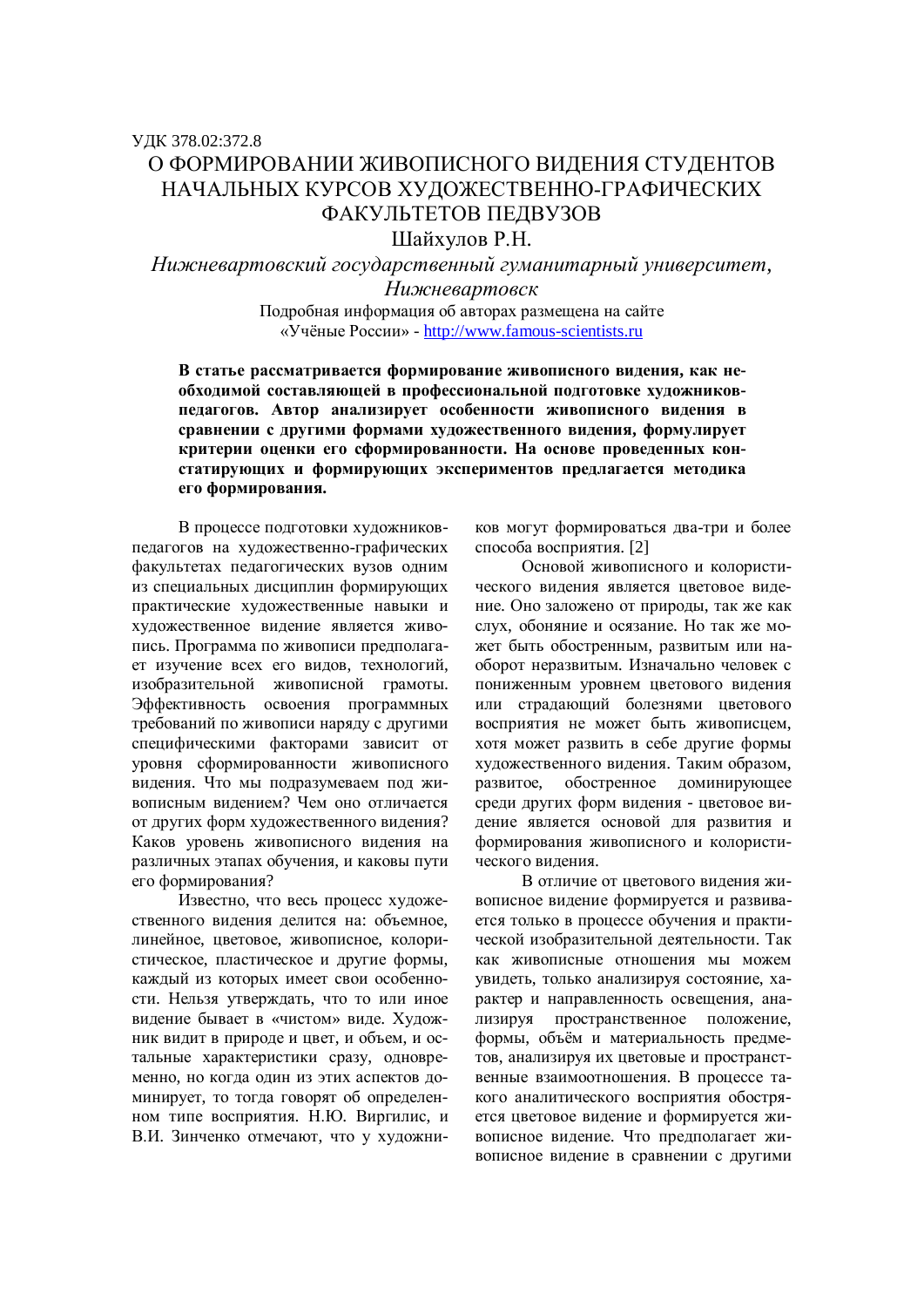способами видения? «Живописный стиль передает оптическое впечатление от предметов, он заботится больше о визуальном образе, в нем больше субъективного, чем в линейном стиле, который стремится «постичь веши и слелать их лейственными соответственно их прочным, обязательным отношением» (...) «Линейное передает вещи, как они есть, живописное - как они кажутся» [1]

Описывая методы и приемы изображений при этих способах видения, Г.Вельфлин указывает, что при линейном видении акцент делается на контуры; изображение обычно получается с подчеркнутыми краями, т.е. форма очерчивается линией, что придает изображению неподвижный характер. Такой подход к изображению как бы утверждает явление.

При живописном же видении внимание отвлекается от краев, контур становится более или менее безразличным глазу. Основным элементом впечатления являются предметы как видимые пятна. При этом безразлично также говорят ли такие пятна как краски или же, как светлости и тёмности [1]. Таким образом, живописностью могут обладать как картины, исполненные монохромно, что исключает колорит. Живописными называют работы многих художников, выполненные средствами графики. Следовательно, живописное видение не обязательно должно быть и колористическим одновременно. Живописное пространство - это, прежде всего пространственная среда, «агентом» которой является свет и воздух.

Чем же живописное видение отличается от колористического? Как известно, колорит в произведениях живописи это определенная система цветовых взаимоотношений, передающих определенное состояние освещения или эмоциональное состояние изображаемого. Колорит это строгая взаимосвязь всех цветовых отношений в картине и подчинение этих цветовых отношений доминирующему цвету, а колористическое видение это умение видеть и связывать в елиную цветотоновую систему зачастую разрозненные в природе зрительные впечатления. Таким образом, обостренное умение видеть «разрозненные в природе зрительные впечатления» мы

отнесем к живописному видению, а умение систематизировать данные впечатления в законченную картину – к колористическому видению. Передача в живописи света и воздуха обогащает колорит, придает ему изысканное качество, отличающиеся богатством цветовых вибраций, зависящих от цвета освещения и взаимных рефлексов от окружающих предметов. Наиболее ярко все эти качества проявились в импрессионизме, названном Г.Вельфлином крайней степенью живописности.

Живописное видение это способность видеть всё многообразие цветоновых отношений натуры в тончайших нюансах, в связи с освещением, расположением предметов в пространстве, умение видеть воздействие на предметную среду толщи воздуха и, как было сказано выше, в отличие от колорита, живописными могут быть и произведения, выполненные в монохромных отношениях. Поэтому можно сказать, что живописное видение это арсенал обогащенного художественного видения живописца, которое он затем воплощает в определенной колористической системе. Исходя и этого, можно сделать вывод о том, что в обучении студентов начальных курсов живописи мы, прежде всего, должны говорить о необходимости формирования живописного видения. Что необходимо выработать определенную систему обучения, установить содержание и последовательность заданий, необходимый объем и тематику теоретического материала.

Исходя из этого, после анализа изученного теоретического материала по вопросам философии и психологии восприятия, теории и метолов преполавания живописи и учебного процесса по живописи на художественно-графических факультетах мы сделали вывод, что живописное видение складывается из следующих составляющих:

1. Развитого цветового видения и понимания особенностей её воздействия на восприятие окружающего мира.

2. Шелостного виления всех цветовых взаимоотношений между предметами и окружающего пространства.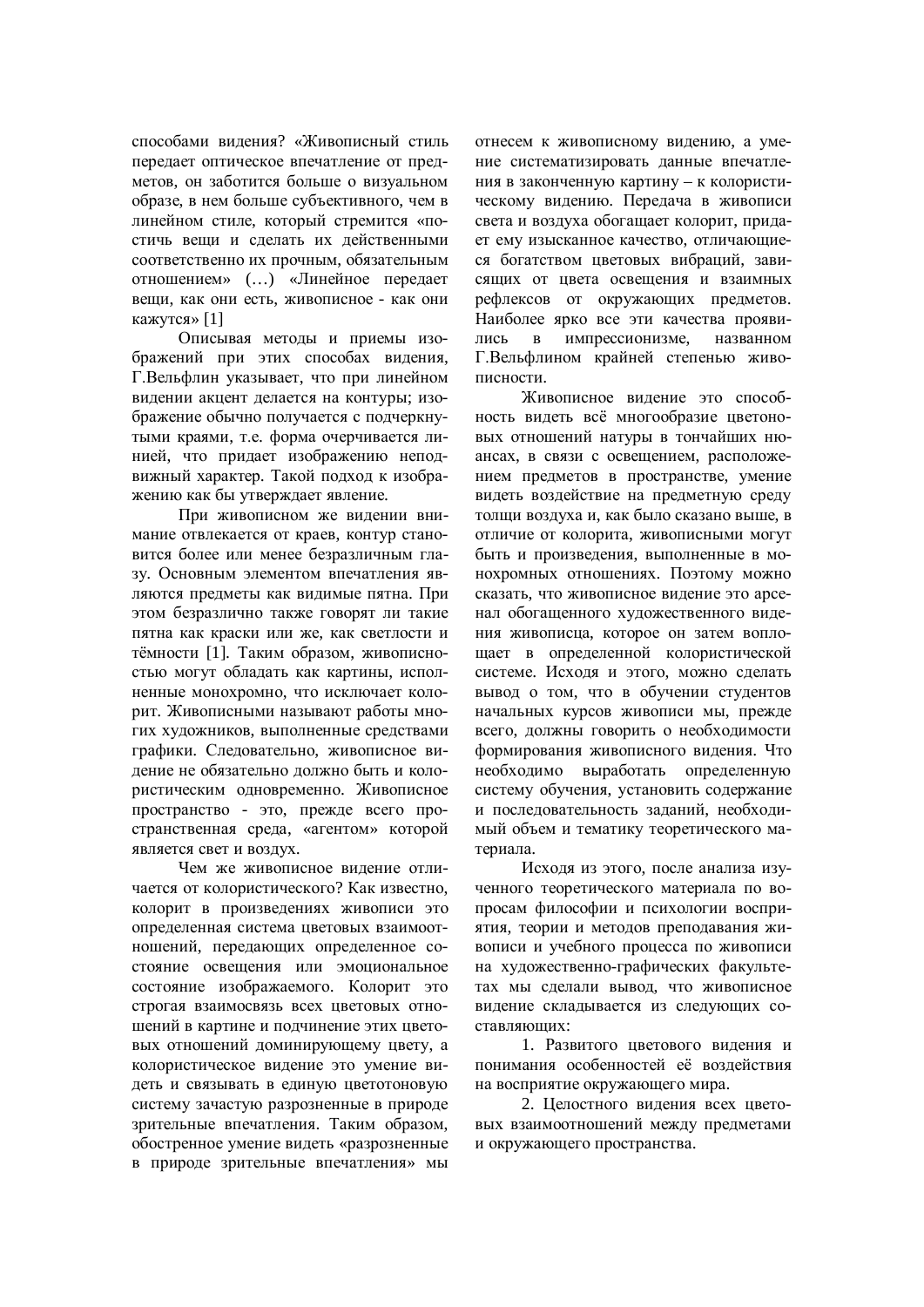3. Умения выявлять пропорциональные отношения цветовых пятен в модели и на изобразительной плоскости.

4. Видения объёмной формы, светотени и тона, умения лепки формы цветом.

В исследовании содержится подробный анализ данных особенностей и на их основе рассматриваются живописные работы студентов начальных курсов обучения, где анализируются характерные недостатки в работах, то есть рассматривается уровень сформированности живописного видения на начальных этапах обучения. На основе данного анализа выработаны следующие критерии оценки сформированности живописного видения:

1) Теоретические знания техники, технологии, истории живописи, цветоведения.

2) Видение объёмной формы, светотени и тона, пространственного положения предметов, технические навыки моделировки формы средствами светотени и тона. лепка формы цветом.

3) Развитое цветовое видение, богатое живописное понимание и виление ивета.

4) Целостное живописное видение всех взаимоотношений между предметами и характеристик натуры. Целостное видение живописного строя натюрморта, умение определять его доминирующий цветовой строй.

5) Умение передачи характера освещения по теплохолодности, теплохолодного контраста между освещенными и теневыми участками.

6) Умение работать пропорциональными отношениями, видение цветовых отношений в натуре и на картине.

7) Умение применять технические приёмы работы акварелью в соответствии с поставленными задачами, комбинировать технические приёмы работы акварелью для достижения плановости, фактурности и материальности изображения.

Для разработки системы методов формирования живописного видения нами провелен констатирующий эксперимент. который преследовал цели: определить исходный уровень сформированности живописного видения; выявить затруднения студентов начальных курсов в процессе обучения живописи.

Для этого нами были разработана:

1) программа заданий: ряда учебных постановок, характер которых выявлял те или иные стороны уровня сформированности живописного видения.

2) проводились собеседования и анкетирования.

На основе разработанных нами критериев и параметров было выявлено три основных уровня живописного видения: высокий, средний, низкий и на их основе разработаны 3 таблицы критериев оценок студентов: 1) высокий уровень, 2) средний, 3) низкий уровень с шестью вариантами ошибок. Эти таблицы взяты за основу в определении характерных ошибок в изображении натюрморта при проведении констатирующего эксперимента.

Первое задание констатирующего эксперимента выполнялось студентами 1 курса в начале обучения, второе и последующие в конце каждого семестра до конца 2 курса. В исследовании описана последовательность выполнения каждого задания и проанализированы результаты по приведенным выше критериям и уровням живописного видения, выявлены недостатки. Результаты кажлого залания были занесены в таблицы и обобщены в следующие выводы: высоким уровнем живописного видения обладали примерно 7% экспериментируемых на 1 курсе, 12% на 2 курсе; средним уровнем 51% на 1 курсе и  $65\%$  на втором курсе и низким уровнем 42% на первом курсе, 23% на втором. Как видим, исследования показали, что без специального обучения живописное видение развивается лишь у отдельных, наиболее оларённых студентов и поэтому требуется разработка специальной системы методов его формирования.

Для разработки методов формирования живописного видения нами был проведен формирующий эксперимент, который проводился в двух студенческих академических группах художественнографического факультета Нижневартовского государственного гуманитарного университета в течение четырех лет. Основное обучение по формированию живописного видения было сосредоточено на 1,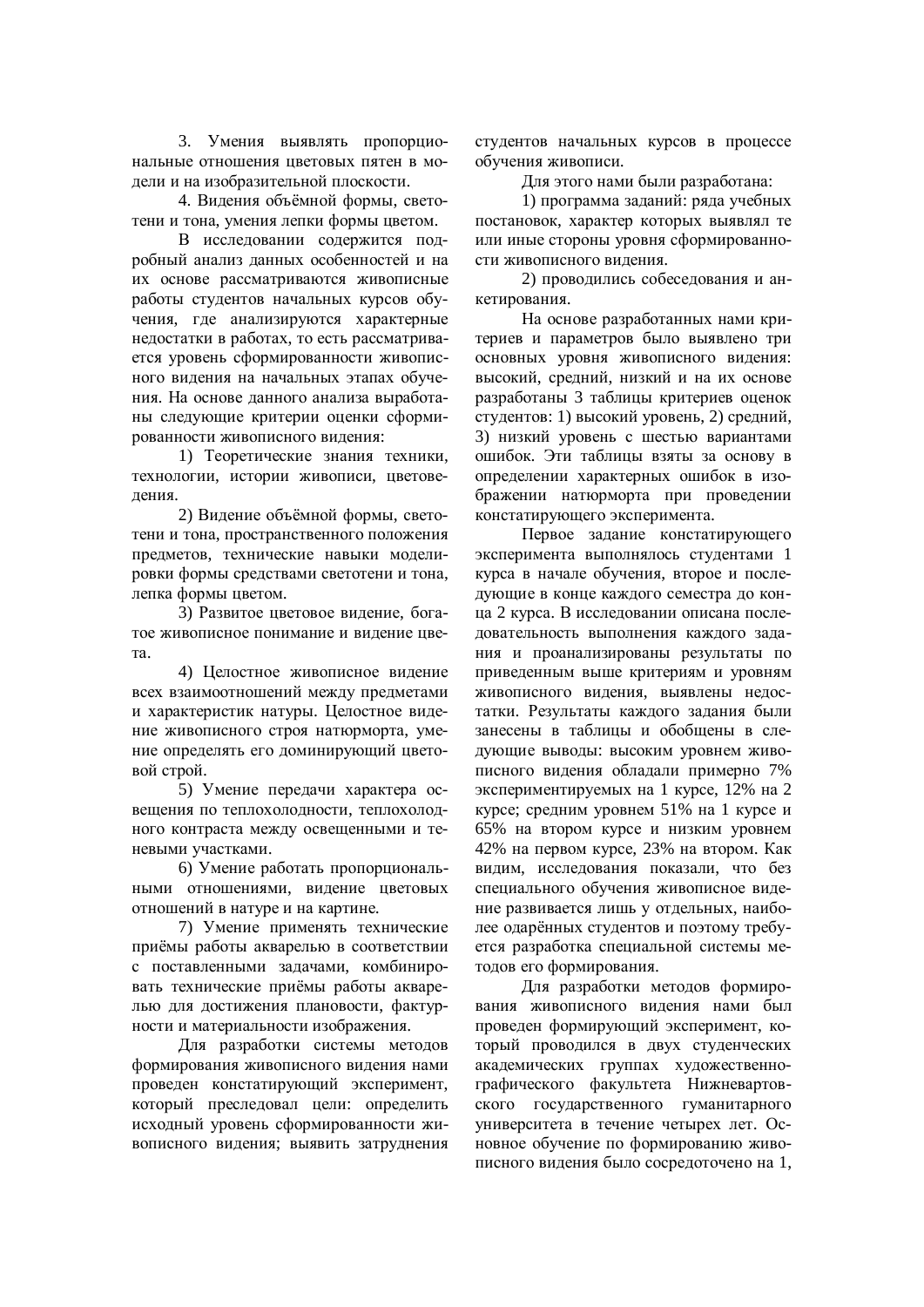2 курсах, на 3, 4 курсах проверялись результаты опытного обучения.

Основные залачи экспериментального обучения относятся к трём сферам познавательной деятельности:

• организации восприятия;

• овладению теоретическими знаниями:

• обучению студентов практическим умениям и навыкам живописного мастерства.

Сущность организации восприятия заключалась в активном и целенаправленном наблюдении и изучении цветовых закономерностей натуры; в умении видеть цветовые различия по отношению друг другу, осознанно и целенаправленно рассматривать натурную постановку, запоминая видимое в целях последующего изображения его цветом: видеть и точно оценивать цветовые изменения в зависимости от изменения окружающей среды и источника света; целостно воспринимать натуpy.

Организация восприятия произведений живописи и других произведений искусства, в которых используются выразительные возможности цвета, заключалась в изучении закономерностей цветового построения композиции, в изучении выразительных средств искусства, в том числе и живописи.

Практические занятия включали в себя: выполнение упражнений, работу с натуры, по воображению и представлению.

С целью усвоения знаний о закономерностях построения цветовой гармонии, изучения собственных и несобственных качеств цвета и изучения основных технических приёмов работы акварелью мы разработали систему кратковременных упражнений, особенность их в том, что они решают учебные задачи в комплексе. То есть параллельно с изучением положений нветовеления, «температурных» особенностей ивета, таких качеств ивета как светлотность, насыщенность, цветовой тон и т.д., мы построили данные упражнения так, что при решении данных задач стуленты осваивали и технические приёмы работы акварельными красками.

Часть заданий, связанных с изображением натюрморта, мы построили таким образом, чтоб они не были связаны с изображением конкретного натюрморта с натуры, а направлены на передачу цветом пространства, глубины и объёма при предложенных условиях. Здесь возможен вопрос, почему нельзя это изучить при работе непосредственно с натуры?

В работе с натуры неопытный живописец становится его «рабом», то есть стремится неукоснительно следовать цвету, внешним контурам предметов, не может абстрагироваться от их видимых признаков. Данные задания позволяют без привязанности к конкретным предметам изучить то, каким образом цвет может приближать и отдалять, как цветом можно лепить форму, передавать состояние освещения, чтобы затем эти знания приложить к работе с натуры.

И вторая половина практических заданий состоит из живописи с натуры натюрмортов составленных таким образом, что в каждом задании решаются те или иные проблемы формирования живописного видения.

После проведенного формирующего эксперимента, определяя результаты предлагаемой методики, мы опирались на разработанные нами уровни развития живописного видения. В оценке сформированности уровня живописного видения у студентов экспериментальных групп использовался математический метод подсчёта по критериям. Оценки выставлялись в семестровых просмотрах по общепринятой пятибалльной системе, а также во время экспериментальных срезов в середине каждого семестра. В результате проведённого обучающего эксперимента были получены следующие данные (табл. 1):